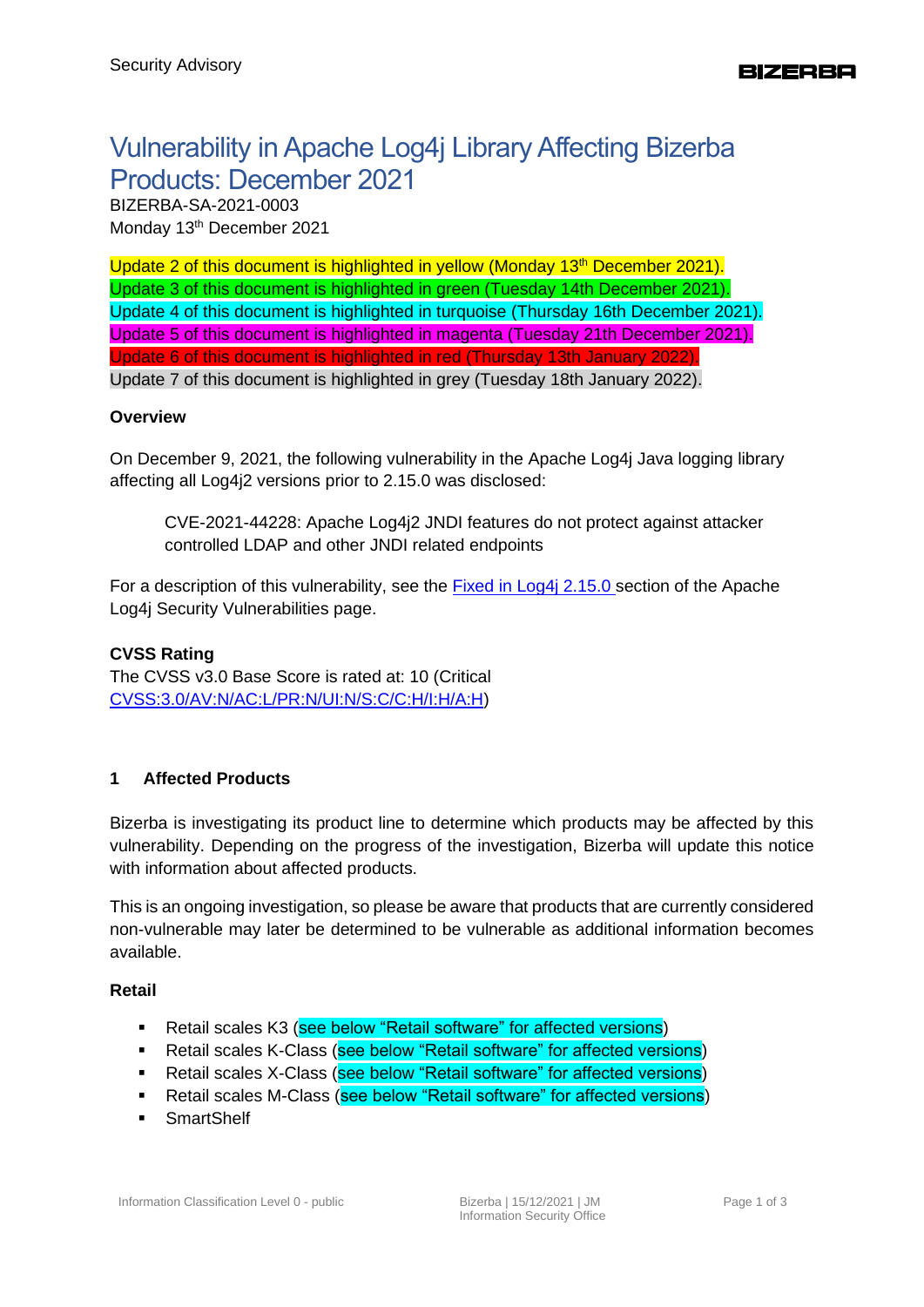# **Retail Packaging systems**

■ Wrapper B3

### **Retail software**

- RetailApps
	- o PaymentManager all versions below v1.58b0007 are affected
	- o VoucherSystemCentral all versions below v1.54b0006 are affected
	- o PowerQueuePosiflex all versions below v1.55b0002 are affected
	- o PowerQueueLCD all versions below v1.55b0002 are affected
- **•** PowerSuite  $\geq$  3.50 (log4j version 2.11.2)
- RetailStore > $= 1.0$  (log4j version 2.11.2)

### **Other products / other software**

To our knowledge, no other of our products/software are affected by the vulnerability. Please contact us if you have any worries about a particular product. We are continuing to investigate the incident and will update this document.

# *Log4j 1.x*

We have audited all products containing the Log4j library. For any known occurrence of the Log4j 1.x version, we mitigated the risk by auditing the source code as recommended by the Apache Log4j security team<sup>3</sup>. Up to now we have no indication that JMSAppender are used in any product. Therefore, our products containing Log4j 1.x are not impacted by this vulnerability<sup>3</sup>.

### *Log4j 2.x hotfix mitigation:*

*Our current hotfix mitigates the vulnerability by setting the environment variable LOG4J\_FORMAT\_MSG\_NO\_LOOKUPS to true. Our internal tests confirmed the effectiveness of this measure. We reviewed the source code of the affected product and could not find any other attack paths mentioned<sup>3</sup> (e.g. Logger.printf("%s", userInput) or applications that use a custom message factory).*

[3]<https://logging.apache.org/log4j/2.x/security.html>

#### *Log4j 2.17 (CVE-2021-44832):*

*JDBC Appender is not used in our products. Therefore, our products are not affected by this vulnerability. Of course, we will include the latest version of the log4j library in the next scheduled release.*

### **2 Vulnerability Fix**

A hotfix patch is available for PowerSuite, RetailStore for all retail scales and B3 Wrapper for Windows OS<sup>1</sup> and Linux OS<sup>2</sup>, and for the named RetailApps and SmartShelf. Please contact your local Bizerba partner/service organisation for a timely update.

[1] bizhotfixlog4j\_v100\_b0003\_win\_99999999100.zip [2] bizretail\_hotfixlog4j\_v101\_b0004 lin\_999999999999.zip